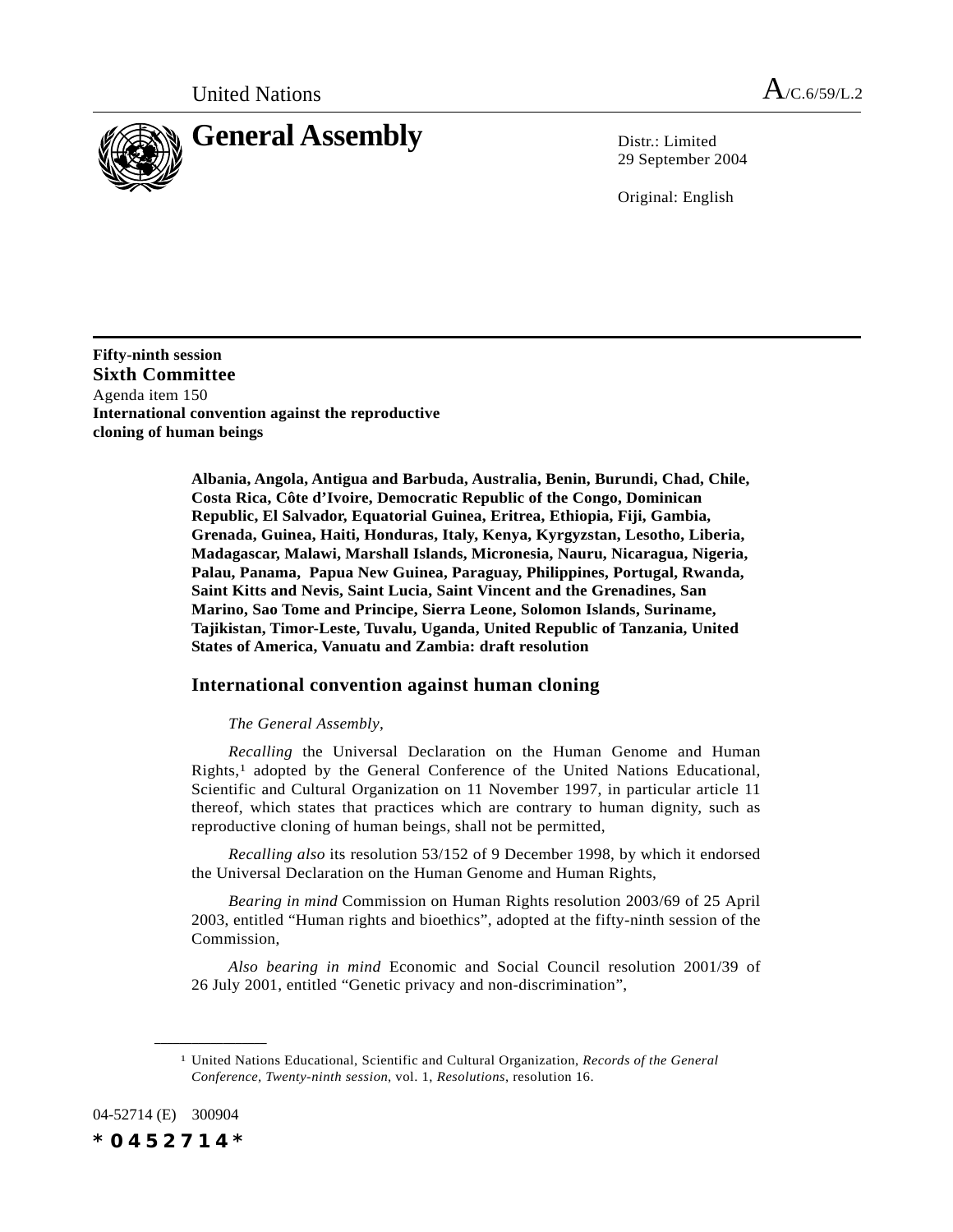*Aware* of the rapid development of the life sciences and of ethical concerns raised by certain of their applications with regard to the dignity of the human race and the human rights and fundamental freedoms of the individual,

*Concerned* about recently disclosed information on research into and attempts at the creation of human beings through cloning processes,

*Convinced* that human cloning, for any purpose whatsoever, is unethical, morally reproachable and contrary to due respect for the human person and that it cannot be justified or accepted,

*Recalling* that recognition of the inherent dignity and equal and inalienable rights of all members of the human family is the foundation of freedom, justice and peace in the world, as stated in the Universal Declaration of Human Rights,2

*Seeking* to promote scientific and technical progress in the fields of biology and genetics in a manner respectful of human rights and for the benefit of all,

*Concerned* about the serious dangers of a medical, physical, psychological and social nature that human cloning may imply for the individuals involved, and alarmed that it may cause the exploitation of women,

*Recalling* its resolution 56/93 of 12 December 2001, by which it decided to establish an Ad Hoc Committee, open to all States Members of the United Nations or members of specialized agencies or of the International Atomic Energy Agency,

*Determined* to prevent, as a matter of urgency, such an attack on the human dignity of the individual,

*Requests* the Ad Hoc Committee to be reconvened from to 2005 in order to prepare, as a matter of urgency, the draft text of an international convention against human cloning, bearing in mind that it will not prohibit the use of nuclear transfer or other cloning techniques to produce DNA molecules, organs, plants, tissues, cells other than human embryos or animals other than human beings, and recommends that the work continue during the sixtieth session of the General Assembly from \_\_\_\_\_\_\_ to \_\_\_\_\_\_\_ 2005 within the framework of a working group of the Sixth Committee;

2. *Also requests* the Ad Hoc Committee to consider, in developing the draft convention, the proposals put forward during the fifty-eighth session of the General Assembly;

3. *Urges* States to prohibit any research, experiment, development or application in their territories or areas under their jurisdiction or control of any technique aimed at human cloning, pending the adoption of an international convention against human cloning;

4. *Calls upon* States to adopt such measures as may be necessary to prohibit those techniques of genetic engineering that may have adverse consequences on the respect for human dignity;

5. *Strongly encourages* States and other entities to direct funds that might have been used for human cloning technologies to pressing global issues in developing countries, such as famine, desertification, infant mortality and diseases,

**\_\_\_\_\_\_\_\_\_\_\_\_\_\_\_\_\_\_**

<sup>2</sup> Resolution 217 A (III).